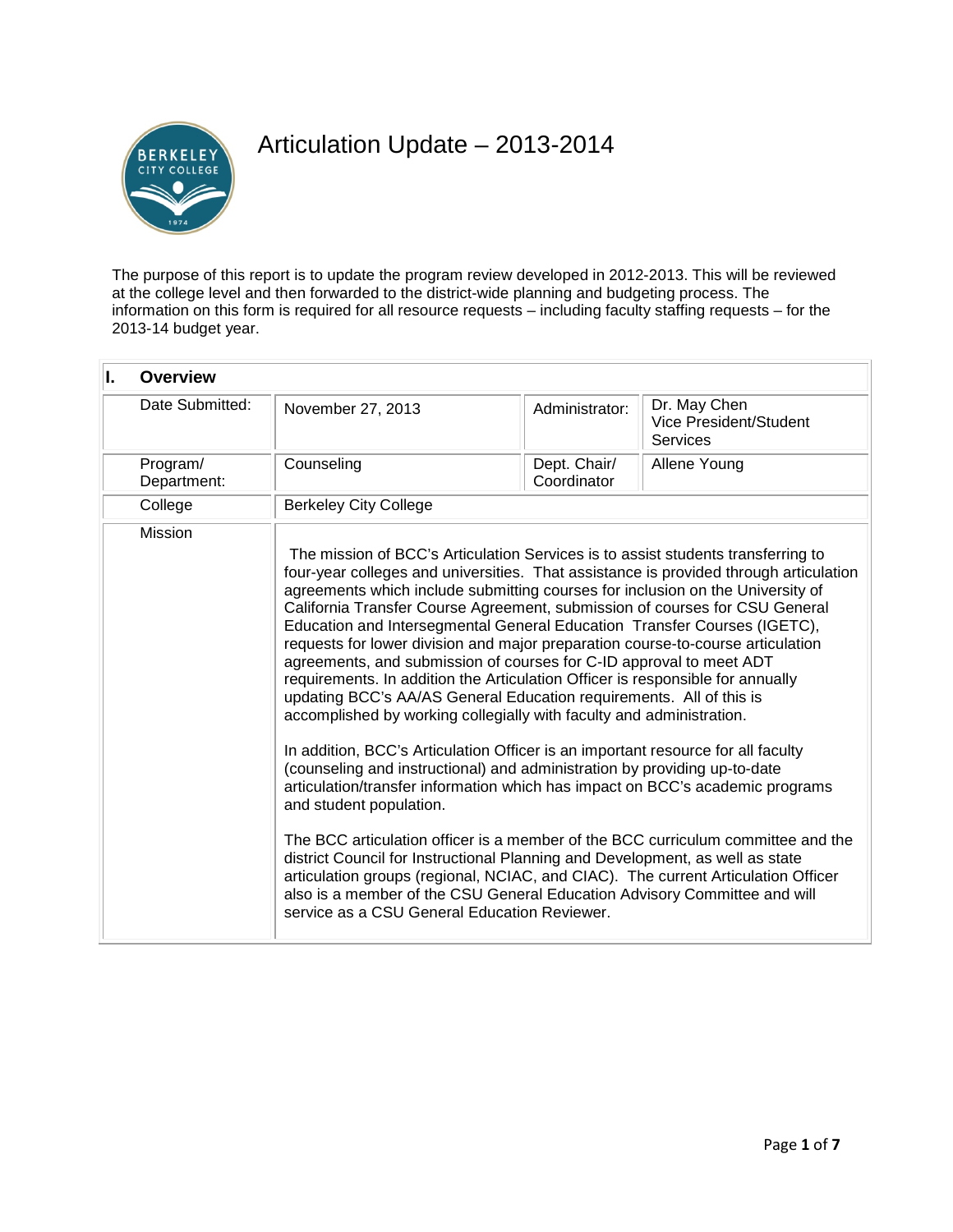### **II. Qualitative Assessments**

College, Community and labor market relevance. Present evidence of community need based on Advisory Committee input, industry need data, McIntyre Environmental Scan, McKinsey Economic Report, licensure and job placement rates, etc.

Articulation at Berkeley City College is focused on student access, equity, and success by building transfer opportunities for students who apply to four-year institutions. Articulation engages our partners, specifically fellow Articulation Officers at four-year institutions, who are key to establishing articulation agreements. Articulation works with Berkeley City College's Programs of Distinction to ensure the maximum transferability of courses in the programs, especially for Associate Degree for Transfer (ADTs). Articulation assists in building a college culture of collaboration in order to provide the best and most for students whose educational objective is to transfer to a four-year institution.

A. BCC's Articulation Officer is a resource for all faculty and administration.

- 1) The Articulation Officer assists instructional faculty with the development of new courses and updating existing courses for transfer. The Articulation Officer also assist in the development of Associate Degrees for Transfer (ADT) and the needed submission of ADT courses for C-ID approval. As part of this assistance, the Articulation Officer often does the research using appropriate resources, e.g. internet, catalogs, contacting Systems Office Personnel and 4-yr Articulation Officers.
- 2) The Articulation Officer receives curricula changes from the System Offices and 4-yr Articulation Officers. These curricula changes must be communicated to BCC faculty and administration, so courses can be updated to meet specific transfer requirements. Consultation is through e-mail and individual meetings.

**Summary:** BCC's A.O. is responsible for submitting transferable courses to the System Offices (UC and CSU) and 4-yr institutions for their faculty review and approval. If formal articulation agreements (as proposed by BCC's Articulation Officer) are not established and maintained, it would be more difficult for BCC students to meet their transfer requirements.

- 3) A.O. assists counseling faculty
	- a. Understanding articulation agreements
	- b. Transcript evaluation (or "pass-along")
	- c. Transfer requirements
	- d. Updating and editing BCC's College Catalog
	- e. Updating annually the Advising Forms for BCC's AA/AS G.E. Requirements, UC Berkeley's College of Letters & Science, CSU-GE Breadth & IGETC.
	- f. Resolving students' transfer issues with District Office, Intersegmental Offices, & 4-yr institutions

**Summary:** BCC's Articulation Officer serves counseling faculty as a resource for consultation and training.

- B. BCC's Articulation Officer serves as the ASSIST Manager.
	- 1) The Articulation Officer enters BCC's lower-division courses electronically into the ASSIST database.
	- 2) This on-line database is used to submit courses for basic maintenance of BCC's transferable courses as well as submitting BCC's courses for UC-TCA, CSU-GE Breadth, and IGETC (ASSSIST/OSCAR), as well as courses for C-ID approval especially as the college continues to develop ADTs for student transfer to majors in the CSU schools.

**Summary:** If ASSIST is not updated, then BCC courses will not be viewed as transferable and reviewed for articulation.

C. There is need for a BCC's A.O. Articulation Website for the college community. While there is a "shell of a Website", the current Articulation Officer is not skilled in website development and has not had time to find a way to maintain an updated website (need more time in the position assignment). It would be helpful for the college to provide a student worker who could help update an articulation website on a monthly basis. That student worker could assist in maintaining an articulation web site in the following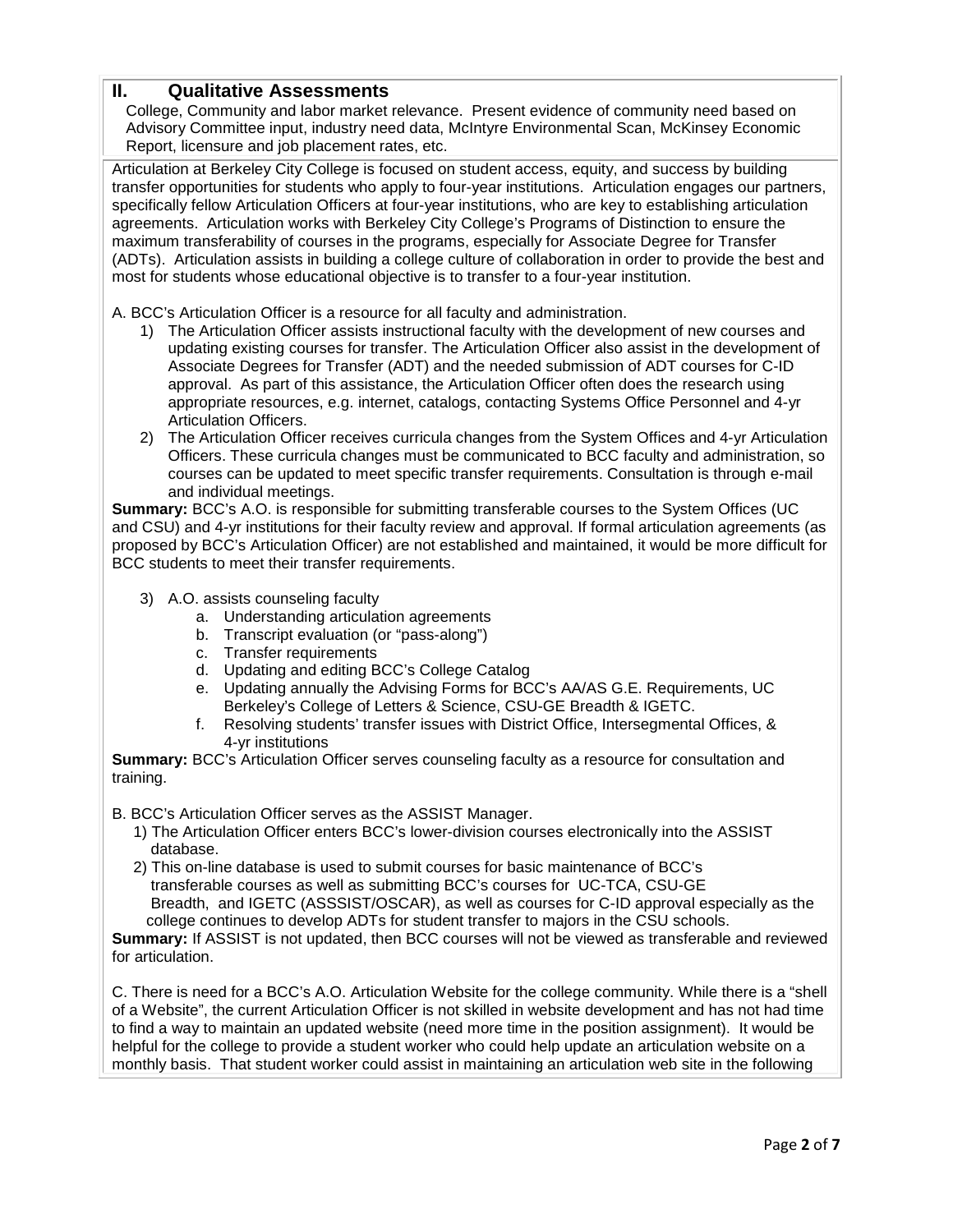#### manner:

- 1) Articulation calendar with deadlines posted
- 2) Curriculum resources for downloading
- 3) Articulation agreements with CA Private/Independent Colleges/ Universities, and Out-of-State College & Universities that are not located in the ASSIST website.
- 4) Current & Historical IGETC, CSU-GE & AA/AS Advising Forms.
- 5) Other needed information typically found on other California community college articulation web sites.

D. BCC's Articulation Officer serves as an advocate for BCC students by resolving transfer issues for BCC students with Systems Offices, 4-yr institutions, and district office.

**Summary:** BCC's Articulation Officer provides advocacy and resolution skills for BCC students by resolving transfer issues for BCC students with Systems Offices, 4-yr institutions, and district office. This is an essential service.

#### **III. Quantitative Assessment**

Include service area data such as number of students served by program. Include data and recommendations from program review.

The following are transfer numbers from Berkeley City College to the **University of California** system for Academic Year 2012 (the latest available data).

[University of California, Berkeley](http://www.cpec.ca.gov/OnLineData/TransferPathwayChart.asp?Inst=A0001A) 82

[University of California, Davis](http://www.cpec.ca.gov/OnLineData/TransferPathwayChart.asp?Inst=A0002A) 31

[University of California, Irvine](http://www.cpec.ca.gov/OnLineData/TransferPathwayChart.asp?Inst=A0003A) 2

[University of California, Los Angeles](http://www.cpec.ca.gov/OnLineData/TransferPathwayChart.asp?Inst=A0004A) 18

[University of California, Merced](http://www.cpec.ca.gov/OnLineData/TransferPathwayChart.asp?Inst=A0010A) 2

[University of California, Riverside](http://www.cpec.ca.gov/OnLineData/TransferPathwayChart.asp?Inst=A0005A) 2

[University of California, San Diego](http://www.cpec.ca.gov/OnLineData/TransferPathwayChart.asp?Inst=A0006A) 9

[University of California, Santa Barbara](http://www.cpec.ca.gov/OnLineData/TransferPathwayChart.asp?Inst=A0008A) 13

[University of California, Santa Cruz](http://www.cpec.ca.gov/OnLineData/TransferPathwayChart.asp?Inst=A0009A) 12

**UC Total 171**

The following are transfer numbers to the **California State University** system for Academic Year 2012- 2013 (the latest available data).

[California Maritime Academy](http://www.cpec.ca.gov/OnLineData/TransferPathwayChart.asp?Inst=B0022A) 2

[California Polytechnic State University, San Luis Obispo](http://www.cpec.ca.gov/OnLineData/TransferPathwayChart.asp?Inst=B0017A) 4

[California State Polytechnic University, Pomona 0](http://www.cpec.ca.gov/OnLineData/TransferPathwayChart.asp?Inst=B0011A)

[California State University, Bakersfield](http://www.cpec.ca.gov/OnLineData/TransferPathwayChart.asp?Inst=B0001A) 1

[California State University, Channel Islands](http://www.cpec.ca.gov/OnLineData/TransferPathwayChart.asp?Inst=B0024A) 0

[California State University, Chico](http://www.cpec.ca.gov/OnLineData/TransferPathwayChart.asp?Inst=B0002A) 0

[California State University, Dominguez Hills](http://www.cpec.ca.gov/OnLineData/TransferPathwayChart.asp?Inst=B0003A) 0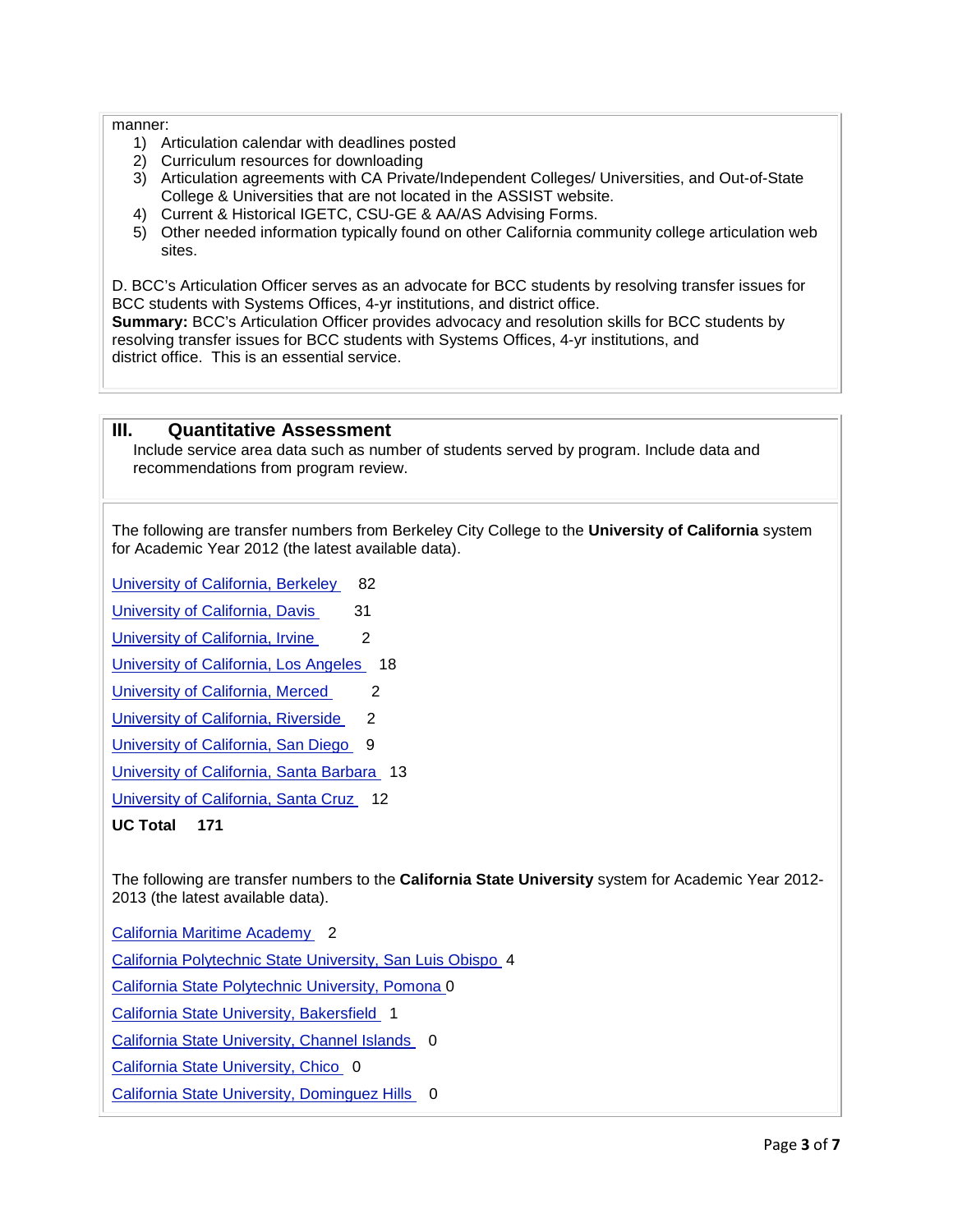[California State University, East Bay](http://www.cpec.ca.gov/OnLineData/TransferPathwayChart.asp?Inst=B0006A) 35 [California State University, Fresno](http://www.cpec.ca.gov/OnLineData/TransferPathwayChart.asp?Inst=B0004A) [California State University, Fullerton](http://www.cpec.ca.gov/OnLineData/TransferPathwayChart.asp?Inst=B0005A) **[Humboldt State University](http://www.cpec.ca.gov/OnLineData/TransferPathwayChart.asp?Inst=B0007A)** [California State University, Long Beach](http://www.cpec.ca.gov/OnLineData/TransferPathwayChart.asp?Inst=B0008A) [California State University, Los Angeles](http://www.cpec.ca.gov/OnLineData/TransferPathwayChart.asp?Inst=B0009A) [California State University, Monterey Bay](http://www.cpec.ca.gov/OnLineData/TransferPathwayChart.asp?Inst=B0023A) 0 [California State University, Northridge](http://www.cpec.ca.gov/OnLineData/TransferPathwayChart.asp?Inst=B0010A) 4 [California State University, Sacramento](http://www.cpec.ca.gov/OnLineData/TransferPathwayChart.asp?Inst=B0012A) 5 [California State University, San Bernardino](http://www.cpec.ca.gov/OnLineData/TransferPathwayChart.asp?Inst=B0013A) [San Diego State University](http://www.cpec.ca.gov/OnLineData/TransferPathwayChart.asp?Inst=B0014A) [San Francisco State University](http://www.cpec.ca.gov/OnLineData/TransferPathwayChart.asp?Inst=B0015A) [San José State University](http://www.cpec.ca.gov/OnLineData/TransferPathwayChart.asp?Inst=B0016A) [California State University, San Marcos](http://www.cpec.ca.gov/OnLineData/TransferPathwayChart.asp?Inst=B0021A) [Sonoma State University](http://www.cpec.ca.gov/OnLineData/TransferPathwayChart.asp?Inst=B0018A) [California State University, Stanislaus](http://www.cpec.ca.gov/OnLineData/TransferPathwayChart.asp?Inst=B0019A) **CSU Total 117 Total 288**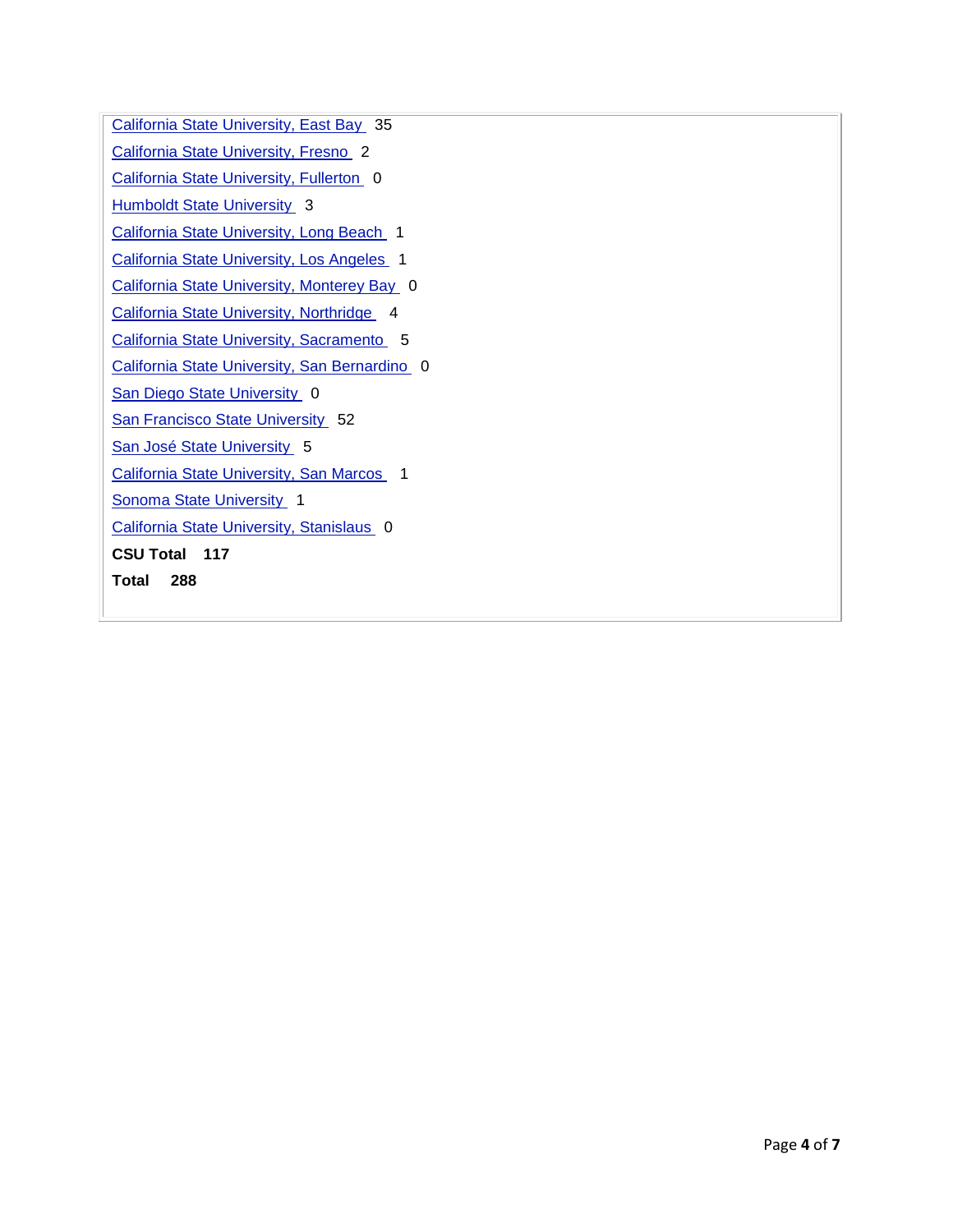| <b>IV. Strategic Planning Goals</b>                                                                                                                                                                                                                                                                                                           |  |  |  |  |
|-----------------------------------------------------------------------------------------------------------------------------------------------------------------------------------------------------------------------------------------------------------------------------------------------------------------------------------------------|--|--|--|--|
| Describe how goal applies to your program.                                                                                                                                                                                                                                                                                                    |  |  |  |  |
| *Transfer of students (and to increase the<br>numbers of transfer student)<br>*Working with four-year institutions for<br>articulation<br>*Articulation in California is a program of<br>distinction<br>*Working to assist BCC with ADT and C-ID<br>since this is comparable to program articulation<br>and these are programs of distinction |  |  |  |  |
|                                                                                                                                                                                                                                                                                                                                               |  |  |  |  |

| <b>College Strategic Plan Relevance</b>                                                                                                                                                                                                                                                                                                                                                                   |
|-----------------------------------------------------------------------------------------------------------------------------------------------------------------------------------------------------------------------------------------------------------------------------------------------------------------------------------------------------------------------------------------------------------|
| Check all that apply                                                                                                                                                                                                                                                                                                                                                                                      |
| $\Box$ New program under development<br>$X \cap$ Program that is integral to your college's overall strategy<br>$X \cap$ Program that is essential for transfer<br>$\Box$ Program that serves a community niche<br>Programs where student enrollment or success has been demonstrably affected by extraordinary<br>external factors, such as barriers due to housing, employment, childcare etc.<br>Other |
|                                                                                                                                                                                                                                                                                                                                                                                                           |

## **VI. Action Plan**

*Please describe your plan for responding to the above data. Consider service delivery, scheduling, and marketing strategies. Also, please reference any cross district collaboration with the same program at other Peralta colleges.* 

*Include overall plans/goals and specific action steps.*

The goals and objectives for Articulation at Berkeley City College are the following:

- Maintain the currency of the baccalaureate lists for the University of California System (UC TCA) and the California State University System;
- Maintain the annual submission of courses for the Intersegmental General Education Transfer Curriculum agreement with the University of California System and the California State University System (IGETC):
- Maintain the annual submission of course for General Education Breadth for the California State University System (CSU GE Breadth);
- Maintain updates in the ASSIST database and in OSCAR, the official repository systems for all California articulation involving community colleges and public four-year colleges and universities;
- Respond to four-year college and university requests for course-to-course articulation and major preparation articulation agreements, as well as submitting outlines for the University of California, Letters and Science breadth pattern;
- Review course-to-course major preparation articulation agreements with those schools which BCC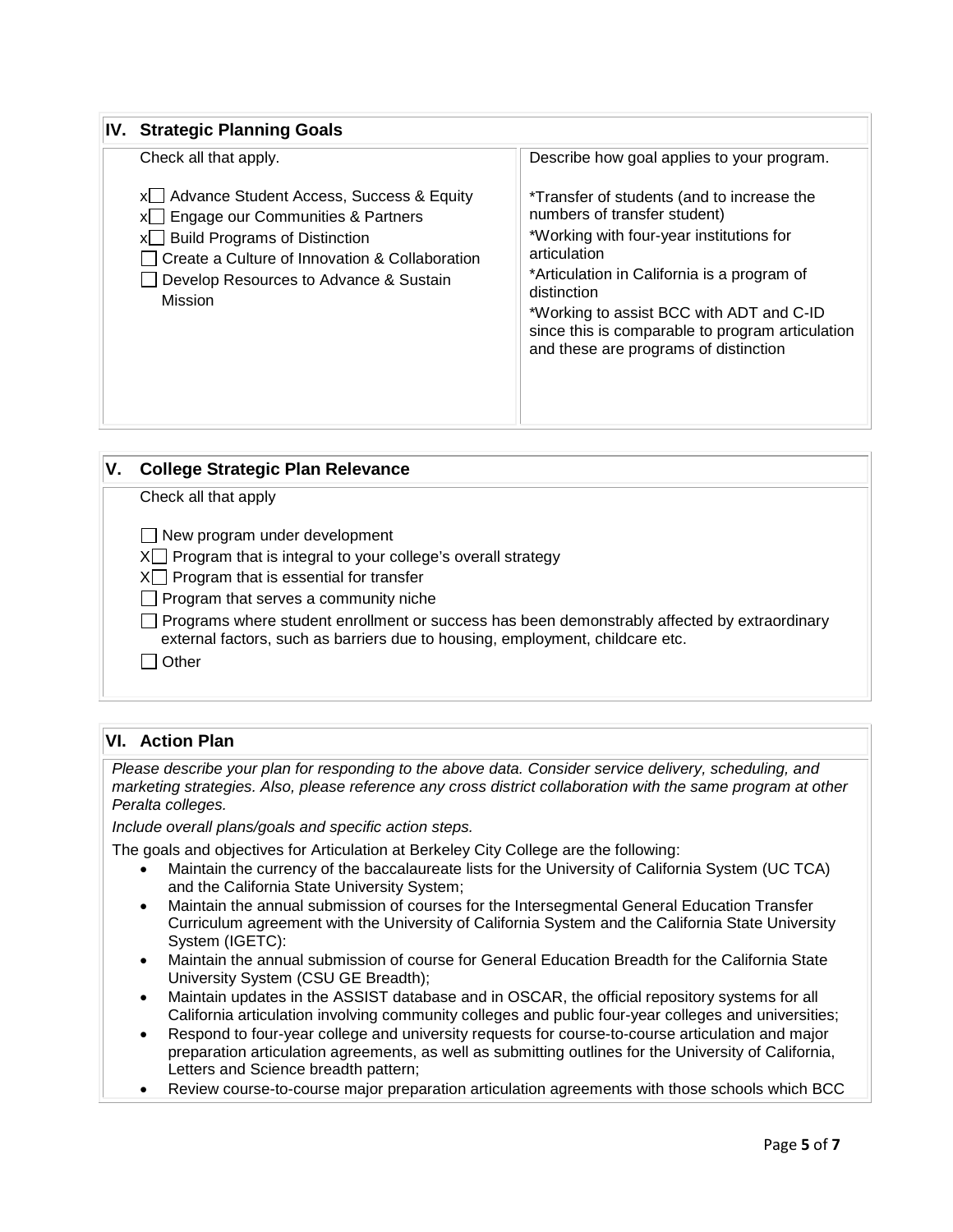students primarily apply to for transfer and consistently work to update those articulation agreements;

- Keep IGETC, CSU GE, and UCB L&S advising sheets current;
- Continue to submit courses for C-ID approval to assist with the development of the Associate Degrees for Transfer and to provide an additional articulation option for CSU articulation;
- Maintain active and involved participation on the Berkeley City College Curriculum Committee; the district Council on Planning, Instruction, and Development (CIPD); the district CIPD General Education Subcommittee; the District Education Committee; the College Education Committee; and attend all sessions of the segments of the California Intersegmental Council for Articulation (CIAC), including regional meetings and NCIAC meetings (as best as possible; and
- Participate and attend the CSU General Education Advisory Committee as an official member.

Articulation priorities are in fact set by statewide practice and articulation guidelines. The California Intersegmental Articulation Council's (CIAC) *California Articulation Policies and Procedures Handbook*  (Spring 2009) should be referenced. [http://ciac.csusb.edu/ciac/images/CIAC\\_Handbook\\_7-22-09.pdf](http://ciac.csusb.edu/ciac/images/CIAC_Handbook_7-22-09.pdf)

First priority each year is to update the UC Transfer Course Agreement (UC TCA). This means following established UC procedures to request that new courses be considered for addition to the UC TCA list. Those courses added to the agreement are so recorded in the BCC catalog or the BCC catalog supplement. It should be noted that prior to submitting any courses for articulation review, courses must be entered into the Curriculum Database on ASSIST and that updating occurs quarterly.

Second priority each year is to update the CSU GE agreement by submitting proposed courses through the OSCAR system for review. Courses approved for the agreement are noted in the BCC catalog and the BCC catalog supplement.

Third priority each year is to update the IGETC agreement by submitting proposed courses through the OSCAR system for review. Courses approved for the agreement are noted in the BCC catalog and the BCC catalog supplement.

Fourth priority each year is to request that appropriate courses approved for the UC TCA be reviewed and added to the UC Berkeley Letters and Sciences agreement.

Fifth priority each year is to respond to articulation requests from four-year colleges and universities for consideration for course-to-course and major preparation articulation.

Sixth priority each year is to initiate course-to-course articulation requests to update existing agreements with public four-year colleges and universities.

Seventh priority each year is to maintain currency in submitting courses for C-ID approval since it is important for the development of Associate Degrees for Transfer and for CSU course-to-course articulation.

In keeping with these priorities, the Articulation Officer serves as a primary reviewer of new and revised course outlines which are presented to the BCC curriculum committee. This review is now strengthened through the use of the CurricUNET system which requires articulation sign off for courses to move to the curriculum committee for action. Further, the Articulation Officer takes an active role in catalog production and college supplement production to ensure accuracy of articulation/transfer information which is published in those documents.

Currently, as noted above, the Articulation Officer is a member of the CSU General Education Advisory Committee and will serve this year as a reviewer for CSU General Education Review.